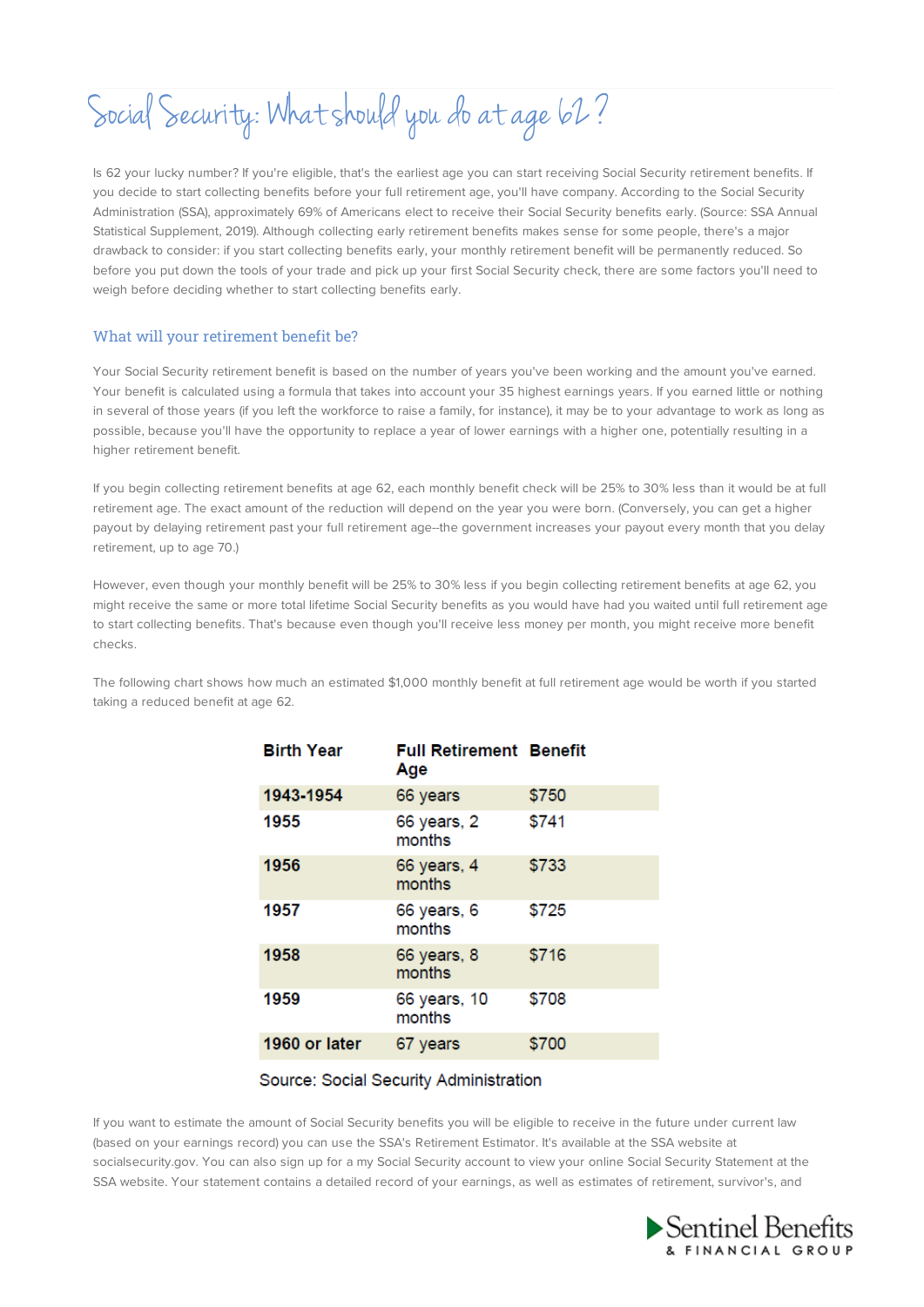disability benefits, and other information about Social Security. If you're not registered for an online account and are not yet receiving benefits, you'll receive a statement in the mail every five years, from age 25 to age 60, and then annually thereafter.

### Have you thought about your longevity?

Is it better to take reduced benefits at age 62 or full benefits later? The answer depends, in part, on how long you live. If you live longer than your "break-even age," the overall value of your retirement benefits taken at full retirement age will begin to outweigh the value of reduced benefits taken at age 62.

You'll generally reach your break-even age about 12 years from your full retirement age. For example, if your full retirement age is 66, you should reach your break-even age at 78. If you live past this age, you'll end up with higher total lifetime benefits by waiting until full retirement age to start collecting. However,unless you're able to invest your benefits rather than use them for living expenses, your break-even age is probably not the most important part of the equation. For many people, what really counts is how much >they'll receive each month, rather than how much they'll accumulate over many years.

Of course, no one can predict exactly how long they'll live. But by taking into account your current health,diet, exercise level, access to quality medical care, and family health history, you might be able to make a reasonable assumption.

#### How much income will you need?

Another important piece of the puzzle is to look at how much retirement income you'll need, based partly on an estimate of your retirement expenses. If there is a large gap between your projected expenses and your anticipated income, waiting a few years to retire and start collecting Social Security benefits may improve your financial outlook.

If you continue to work and wait until your full retirement age to start collecting benefits, your Social Security monthly benefit will be larger. What's more, the longer you stay in the workforce, the greater the amount of money you will earn and have available to put into your overall retirement savings. Another plus is that Social Security's annual cost-of-living increases are calculated using your initial year's benefits as a base--the higher the base, the greater your annual increase.

#### Will your spouse be affected?

When to begin receiving Social Security is more complicated when you're married. The age at which you begin receiving benefits may significantly affect the amount of lifetime income you and your spouse receive, as well as the benefit the surviving spouse will be entitled to, so you'll need to consider how your decision will affect your joint retirement plan.

#### Do you plan on working after age 62?

Another key factor in your decision is whether or not you plan to continue working after you start collecting Social Security benefits at age 62. That's because income you earn before full retirement age may reduce your Social Security retirement benefit. Specifically, if you are under full retirement age for the entire year, \$1 in benefits will be withheld for every \$2 you earn over the annual earnings limit (\$19,560 in 2022).

Example: You start collecting Social Security benefits at age 62. You continue working, and your job pays \$30,000 in 2022. Your annual benefit would be reduced by \$5,220 (\$30,000 minus \$19,560, divided by 2).

Note: If your monthly benefit is reduced in the short term due to your earnings, you'll receive a higher monthly benefit later. That's because the SSA recalculates your benefit when you reach full retirement age, and omits the months in which your benefit was reduced.

#### Other Considerations

In addition to the factors discussed here, other financial considerations may influence whether you start collecting Social Security benefits at age 62. How do other sources of retirement income factor in? Have you considered how your income taxes will be affected? What about personal considerations? Do you plan on traveling, volunteering, going back to school, starting your own business, pursuing hobbies, or moving to a new location? Do you have grandchildren or elderly parents whom you want to help take care of? Every person's situation is different.